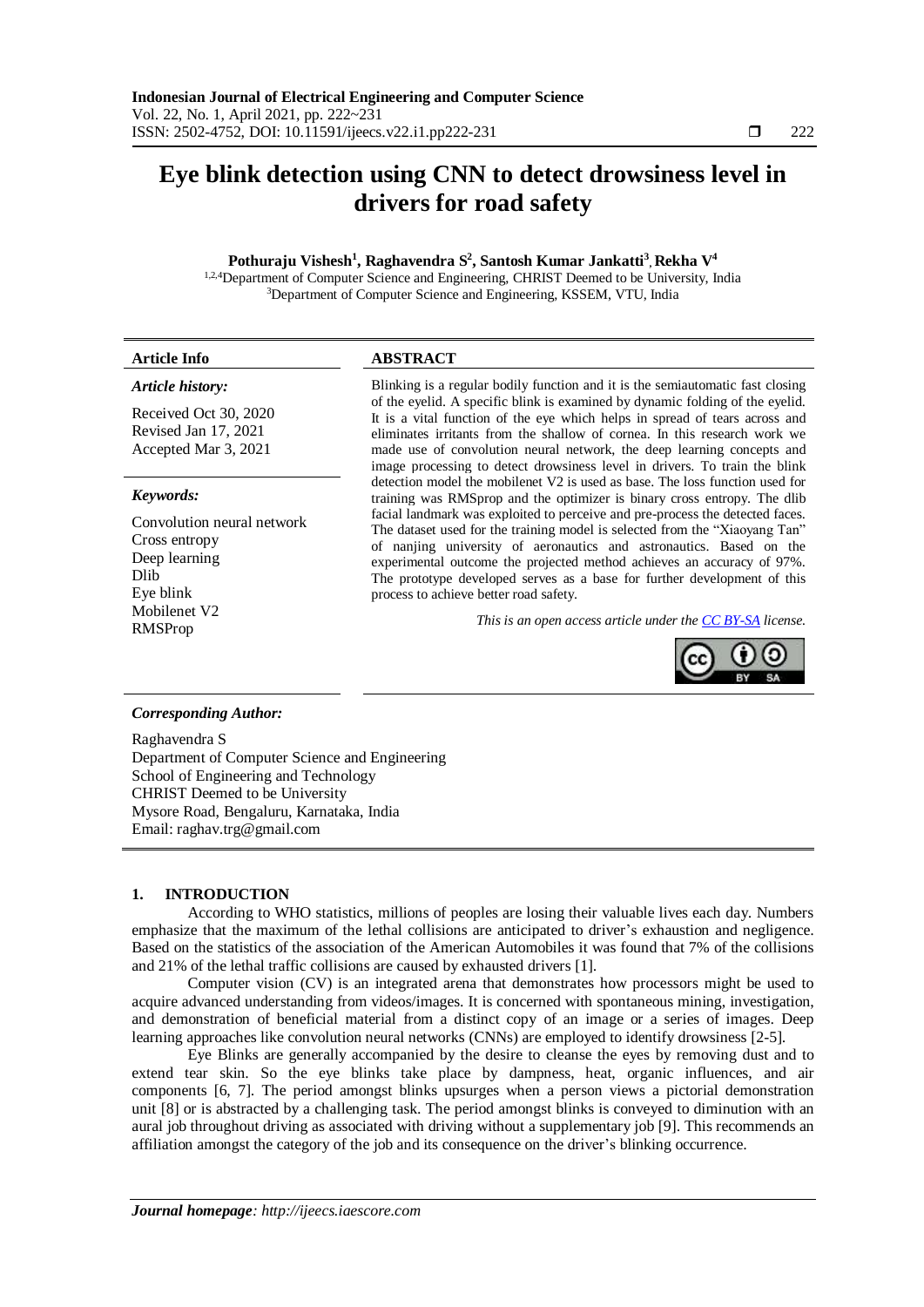The MobileNetV2 structural design is grounded on a reversed outstanding structure in which the input and output are thin layers as opposed to old-style residual copies which make use of extended illustrations in the input. MobileNetV2 uses trivial depth-wise complications to categorize attributes in the in-between extension layers [10]. RMSProp employs the concept of the exponential biased mean of all the inclines analogous to gradient descent through motion. Here 'b' means the 'bias' showing perpendicular fluctuations and 'W' is the 'weight' showing the progress in flat orders [11].

In the proposed work, we do eye blink detection using CNN for perceiving the drowsiness level in drivers for road safety. The prototype developed serves as a base for further development of this process to achieve better road safety. Various techniques are employed for drowsiness detection and are deliberated in the ensuing segment of the Literature Review.

#### **2. LITERATURE REVIEW**

A method to detect drowsiness based on obtaining blood volume pulsation, eyelid flickering, and yawning signals was implemented and the method achieves the accuracy of 90.3%, 94.4%, and 93.7% for a yawn, blood volume pressure, and eyelid flickering respectively based on negative predictive rate indicator [12]. A new methodology termed DriCare was proposed, which perceives the drivers' weariness position identical to yawn, blink, and extent of eye closing of user's pictures. The investigational consequences exhibited that the new system accomplished approximately 92% exactness [13].

The eye blink counts are used as an important parameter for drowsiness detection of the driver. The proposed framework also continuously analyses the eye movement of the driver and alerts the driver [14]. The facial landmark detection (FLD) along with eye aspect ratio (EAR) is exercised to detect eye blink. The time of the closed state of the eye is the main parameter to decide the drowsiness. The proposed method achieved accuracy in an eye blink pattern of 92.7% [15].

A facial landmark blink detector (FLBD) and multi-layer perceptron (MLP) composited with various hidden layers, neurons, and activation functions are used as the classifier for detecting the eye blink [16]. The algorithm that mainly analyses the eye blink pattern (EBP) and mean eye landmarks' distance (MELD) of the drivers to spot the sleepiness of the driver was implemented. The duration of time of eye closure is considered to regulate the drowsiness condition. The method achieves an accuracy of 93% [17]. In each section, the pixel's worth is calculated according to the pixel fluctuation ratio. The model is trained with carefully chosen training trials along with SVM and achieved good results [18]. The challenges faced were to discriminate amongst eye blink trials and gaze-related closing of the eyelid, mainly the glimpses towards the dashboard. This used the threshold for the maximum velocity of the eyelids for discrimination [19].

A driver fatigue recognition scheme in real-time grounded on the SVM algorithm is projected. Fatigue discovery chiefly emphasizes drivers' facial appearances and behaviors [20]. The model that employs the infrared videos aimed at perceiving and a method using CNN aimed at identifying eye state was projected. The model ultimately calculates the proportion of eyelid closing concerning the pupil with time (PERCLOS) and the rate of blink to perceive the weariness [21]. An efficient method for detecting the eye-blink is CNN and SVM. The main aim was to detect the eye-blink reliably. From the experimental results, it was found that the precision was 94.4% [22]. The use of eye-blink sensors for the detection of eye-blink during driving was developed. In this research, the speed will be reduced or the vehicle will be stopped. Along with this, the owner will be informed. By this, the driver and the owner will be notified and can avoid further consequences [23]. To recognize the mental attention level of the driver the system makes use of a brain-computer interface along with two sensors. A microcontroller is used to find the difference between the eye blink of a normal person with the drowsiness person. A blinking LED is used to alert the driver [24].

Datasets are key when working out a DNN. So for improving the performance of drowsiness detection for varying cultural assemblies a framework based on CNN and training based on generative adversarial networks (GAN) was proposed. This was primarily directed on data extension grounded on the public bias conception approach that clusters appearances with comparable facial characteristics. The proposed framework resulted in an accuracy of 96.75% and 91.62% for training and testing respectively [25].

The crucial hypothesis was that the sitting position correlated index can signpost feeble drowsiness, which the drivers cannot feel. At first, the sensitivity of the sitting position and conventional indices are determined and a method that can detect the drowsiness was projected by combining the various indices related to the sensitivity of the feeble and the robust drowsiness. The projected method improved the accuracy of the feeble drowsiness detection with an RMSE of 62% [26].

A method based on multiple feature fusion was developed by combining the driver's attributes where YOLOv3 CNN was used to take the facial areas beneath difficult driving circumstances. Based on the dlib toolkit, EFU and MFU are used as assessment limitations for the eye state and mouth state of the driver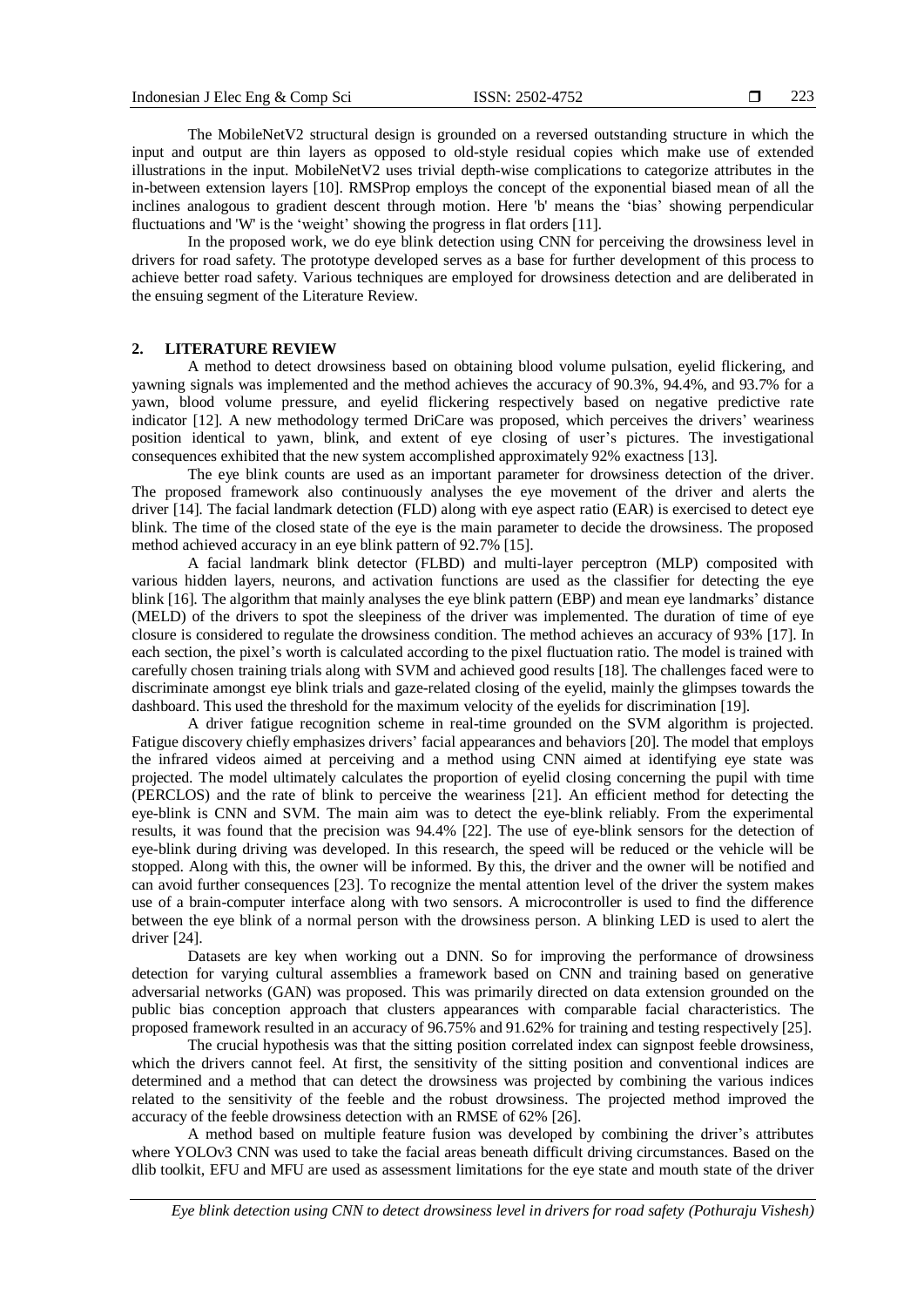correspondingly. A library was built for the identification of the driver with information such as eye state, mouth state, and driver biometric. At last, the verification model for the driver was built along with the fatigue valuation model. Using virtual applications, the method was capable of detecting the fatigue state with an accuracy of 95.10% [27].

A new technique to notice Deepfakes using the GANs model through the DeepVision algorithm was developed. DeepVision was capable of analyzing any major modification in the blinking pattern. The blinking pattern of human's changes from one to another and this is mainly based on biological features, physical circumstances, cognitive actions, etc. Using a heuristic model, any changes in the eye blink patterns can be determined using Deepfakes. DeepVision was capable of detecting the Deepfakes with an accuracy of 87.5% [28].

EEG signal objects lead to some complications in the investigation and management of EEG signals. Even though many methods are available to identify these objects, the accuracy achieved by this is not satisfactory. So, there is a requirement for developing new methods for improving accuracy. To detect the eye blink objects in EEG signals, the semantic segmentation methods are used and the classification accuracy achieved was found to be 94.4% [29].

One of the major sources for the lethal road accident is the driver's drowsiness. One of the solutions to avoid road accidents is automatic drowsiness detection and is considered a gifted solution. An embedded CNN based solution was proposed where the eye blink is detected through smart connected glasses. From the experimental results, it was found that CNN gives better results when compared to the algorithms based on the threshold method and the accuracy achieved was 90.8% [30].

A lot of characteristics such as yawning, movement of the head, eye blinks can be extracted from the face that can be used to detect the amount of drowsiness. But developing a system that can detect this and that can yield consistent and exact outcomes is an interesting task and it needs precise and robust methods. An analysis, of many techniques used by different researchers for drowsiness detection, was done and from the analysis, it was identified that SVM is the technique that is used most often, but the CNNs gave the best results compared to other methods [31]. Even though many techniques have been proposed to date and there is substantial scope to progress in the detection systems, the main challenge here is that different researchers use diverse datasets and the outcomes cannot be straightforwardly assessed. And also the datasets utilized are found to be inadequate and are collected from the controlled environment and may fail in real-world circumstances. In our proposed work the dataset used for the training model is selected from the "Xiaoyang Tan" of Nanjing University of Aeronautics and Astronautics. With this proposed research work, an effort is made to better the accurateness of the forecast.

#### **3. FRAMEWORK OF THE PROPOSED WORK**

This work is about developing an artificial intelligence (AI) model that is capable of identifying a person and telling whether his/her eyes are open or close. The model developed is a deep learning model and should take the images as input and result in an output specifying the eyes in the image are open or closed. This work aims to provide a solution for eye blink detection in automotive safety. The approach followed in this work follows retraining on the previously build models, to utilize the metrics of those models to achieve better performance. The general flow of CNN is given in Figure 1.



Figure 1. Eye blink detection model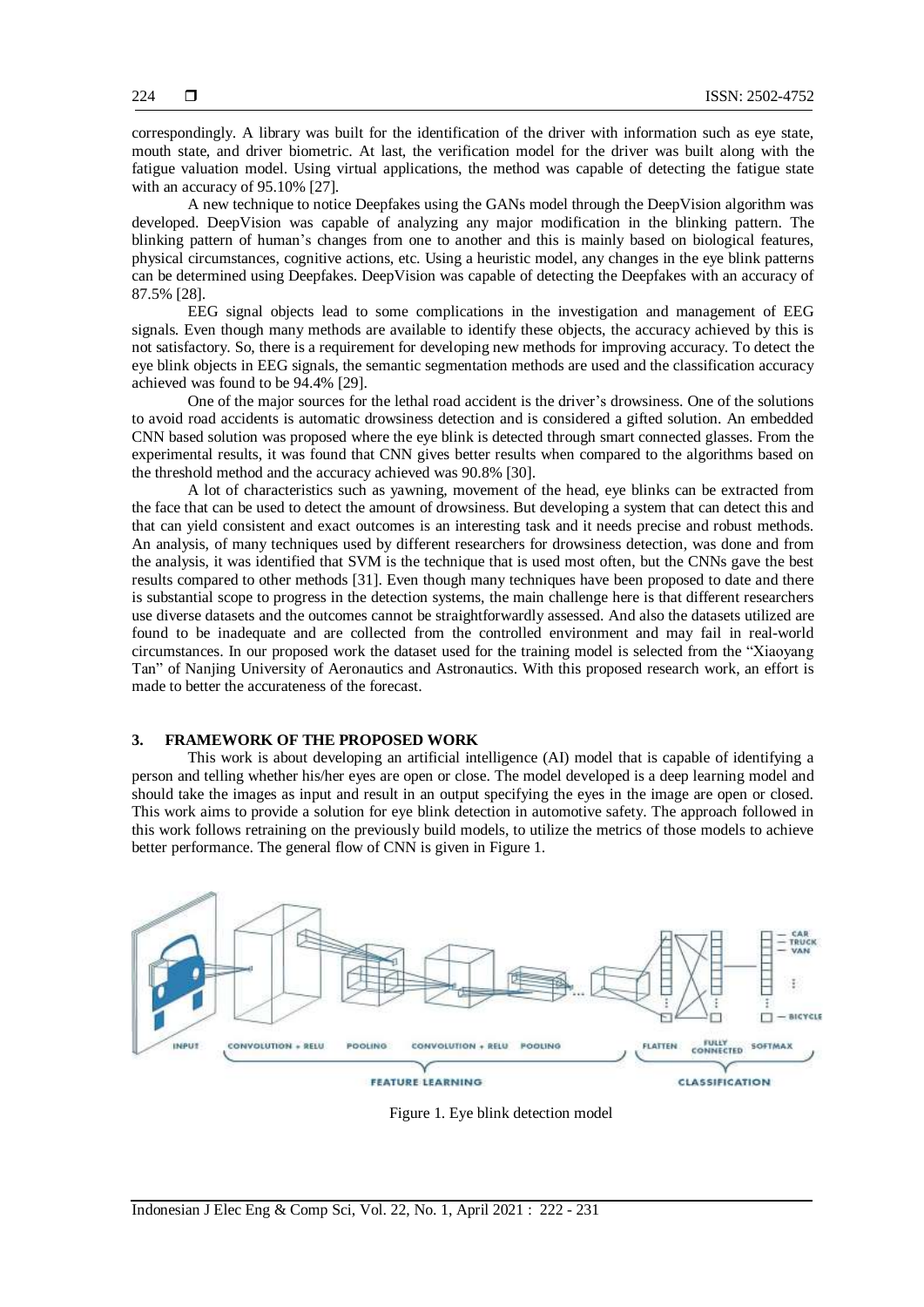The basic components mentioned in Figure 1 consists of the operations as follows:

The convolution step

To mine, the characteristics of the entered image ConvNet are employed. Convolution gives the spatial association among pixels by understanding image characteristics employing small shapes of entered facts. The Convolution phase is shown in Figure 2.

Design (optimizer, loss function and layers)

CNN consists of an input layer, an output layer, and various hidden layers. Each sequence of layers in the CNNs hidden layers 'Convolve' with exponentiation. ReLU is the very frequently employed activation function in CNN and is shown in Figure 3. Activation functions are mathematical estimates that regulate the CNNs output.



Figure 2. Convolution step Figure 3. ReLU activation finction

Optimizer

Optimizers are methods that are employed to transform the characteristics of any CNN in terms of learning proportions and weights to lessen the shortfalls. The feature extraction layer of this work makes use of RMSProp. Optimization policies are accountable for dropping the losses and to deliver the utmost precise consequences possible. The RMSProp uses dW and db for each epoch and it considers the exponentially weighted means of squares of dW and db as shown in (1) and (2):

$$
S_{dw} = \beta \cdot S_{dw} + (1 - \beta) \cdot dW^2 \tag{1}
$$

$$
S_{ab} = \beta \cdot S_{ab} + (1 - \beta) \cdot db^2 \tag{2}
$$

Here, varies from 0 to 1 and is a hyperparameter.

It uses the weighted mean of previous estimates and the squares of the present estimates to figure out the future weighted mean and the parameters are updated using (3) and (4):

$$
W_{i+1} = W_i - \frac{learning_{rate}.dW^2}{\sqrt{S_{dW}}} \tag{3}
$$

$$
b_{i+1} = b_i - \frac{learning_{rate}.db^2}{\sqrt{S_{db}}}
$$
\n
$$
\tag{4}
$$

 $-$  Loss function

Loss function supports improving the limitations of the CNNs by calculating the loss. This work makes use of Binary cross-entropy for its binary nature, it measures the prediction from the true value (which is either 0 or 1) is for every class and then finds the mean of these class-wise faults to acquire the ultimate loss. The binary cross-entropy loss is defined using (5).

$$
CE = \sum_{i=1}^{C'=2} t_i \log(f(s_i)) = -t_1 \log(f(s_1)) - (1 - t_1) \log(1 - f(s_1))
$$
\n(5)

Here,  $C' = 2$ ,  $C_1$ , and  $C_2$  are two classes assumed,  $t_1$  and  $s_1$  are the value for  $C_1$ ,  $t_2=1$  -  $t_1$ , and  $s_2=1$  -  $s_1$  is the value of  $C_2$ . The loss can be represented as shown in (6).

$$
CE = \begin{cases}\n-\log(f(s_1)) & \text{if } t_1 = 1 \\
-\log(1 - f(s_1)) & \text{if } t_1 = 0\n\end{cases}\n\tag{6}
$$

*Eye blink detection using CNN to detect drowsiness level in drivers for road safety (Pothuraju Vishesh)*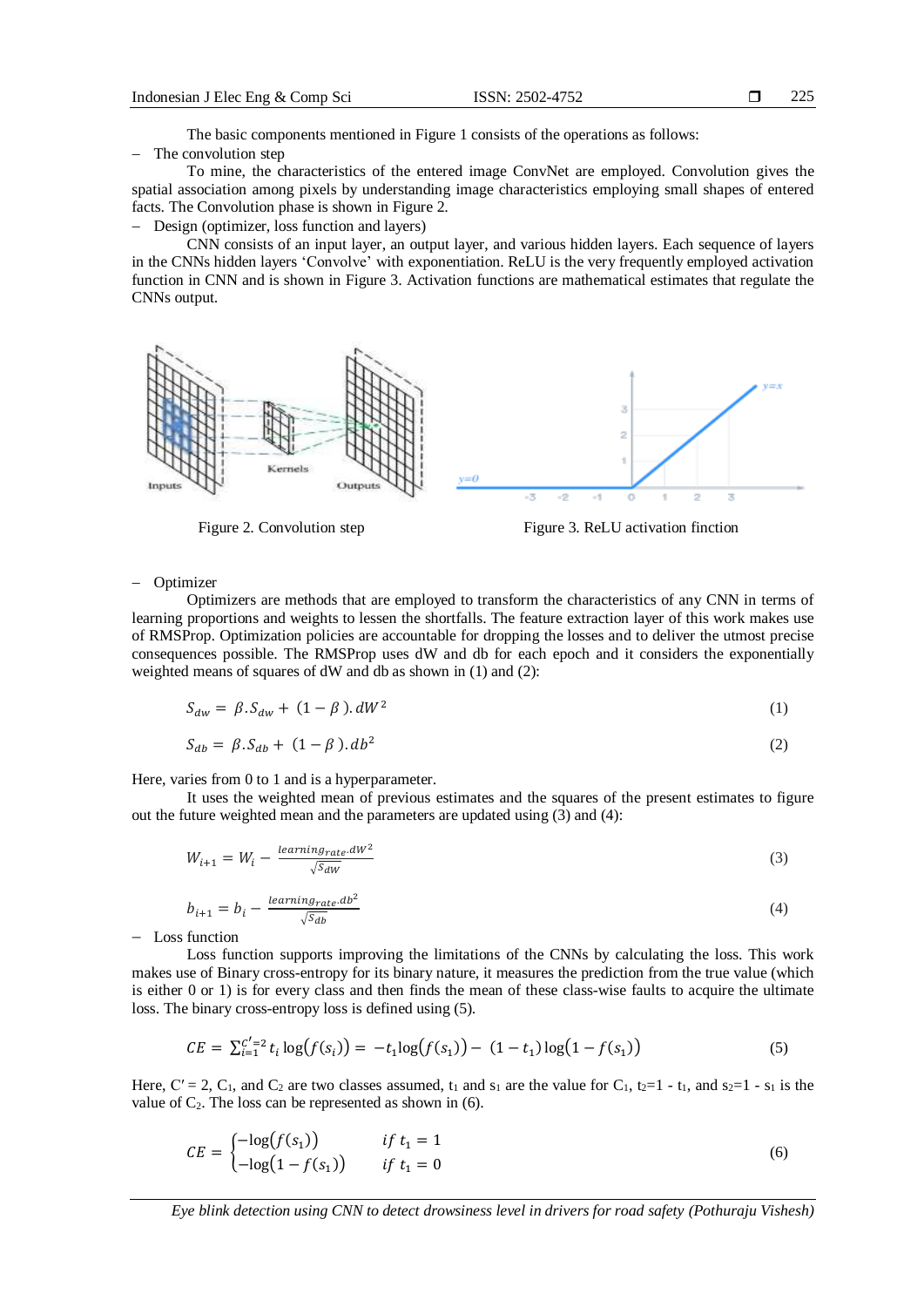#### - Pooling

CNN may comprise general or universal pooling layers to rationalize the fundamental calculation. Pooling layers diminish the magnitudes of the facts by merging the yields of neuron groups at one layer with particular neuron in the subsequent layer. Generic pooling unites minor clusters, naturally 2x2. Universal pooling proceeds on every other neuron in the convolutional layer. Pooling might calculate a maximum or a mean. The pooling phase is shown in Figure 4.



Figure 4. Pooling step

- Fully connected layer

This is typically the layer in any CNN upon which the Flatten and Dense layers are applied. The pooled features are transformed into a specific column by the Flatten function. This column is dispatched to the fully connected layer. The fully connected layer is inserted into CNN with the help of Dense. A fully connected layer links each neuron in a single layer with each other neuron in the next layer and is similar to MLP. The flattened matrix moves around this layer to categorize the images.

#### **4. DESIGN AND IMPLEMENTATION**

CNN's are used to implement this projected work. CNN's are versions of MLPs and uses fully connected layer. The Design of this work is given briefly in the high-level design diagram in Figure 5, where the loading of the current dataset (closed eyes in the wild – (CEW)) and adding of feature extraction layer on the CNN are mentioned.



Figure 5. High level diagram

The steps followed are:

- Step 1: Start.
- Step 2: Load the Dataset (closed eyes in the wild).
	- In this work, we have employed the open dataset published by 'Xiaoyang Tan' from Nanjing University of Aeronautics and Astronautics. A sample of the images belonging to the set closed eyes or open eyes is shown in Figure 6 and Figure 7.
- Step 3: Resize and Reshape every image in the Dataset.
- Step 4: Rotate and flip every image for better performance during training.
- Step 5: Select the model and architecture according to the problem statement.
	- The CNN used for this model is 'MobileNetV2' and the output of the model is binary i.e. eyes closed or eyes open.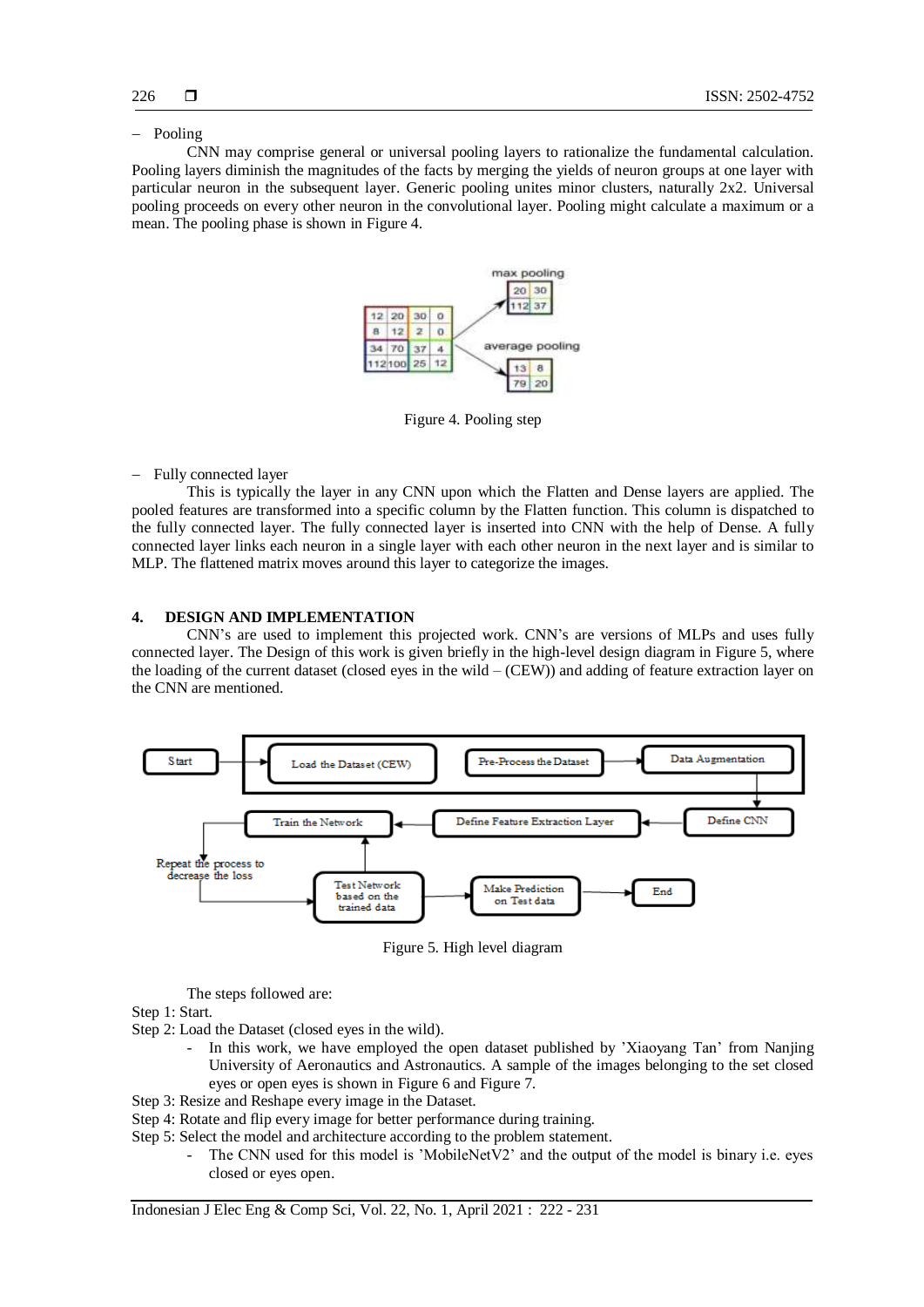Step 6: Write the top Feature Extraction Layer to detect the state of the eyes. Step 7: Training

> The last layers are fully connected network layers followed by 'softmax regression' for classification in the output layer. The weights in the top layers of the pre-trained prototypes are adjusted further to upsurge the functioning. This will adjust the weights to associate with the feature related to the dataset.

Step 8: Testing the model and tuning of hyper-parameters. Repeat step 7.

- The fine-tuning approach was employed in training the model. CNN's are similar to normal NN. They consist of neurons with learnable biases and weights. Each neuron takes the data and does the dot product. The complete network gives one differential score function and still has a loss function.
- Step 9: Make Predictions on completely new unseen data.

Step 10: End. Save the model and deploy it.



Figure 6. Closed eyes Figure 7. Open eyes

## **5. PROTOTYPING AND TESTING**

The testing phase of the project was initially focused on developing a mobile app to test the model trained. Finally, a webcam-based prototype was developed to test the model trained for the problem statement, using dlib facial landmarks to detect faces in the video stream and then pre-process the detected face for inference with the model. The results after the training show graphs about the loss and accurateness details throughout the training and validation phase.

#### **5.1. The webcam approach**

The webcam approach takes the live video input from the webcam and was used for testing the model. Since the model was trained with only images of face data with eyes closed or open, the model can only inference on face images. To detect and crop faces from the input stream, dlib facial detector was used to detect faces in the input feel. The dlib facial detector works on the facial landmarks. The dlib facial landmark is a collection of points and is used to detect various parts of the face using 68 points on the face. These facial landmarks used by dlib facial detector are given in Figure 8 showing how the points make us the face of any human. The whole flow of the demo application is given in Figure 9.



Figure 8. 68-point facial landmarks Figure 9. Flow of demo application

*Eye blink detection using CNN to detect drowsiness level in drivers for road safety (Pothuraju Vishesh)*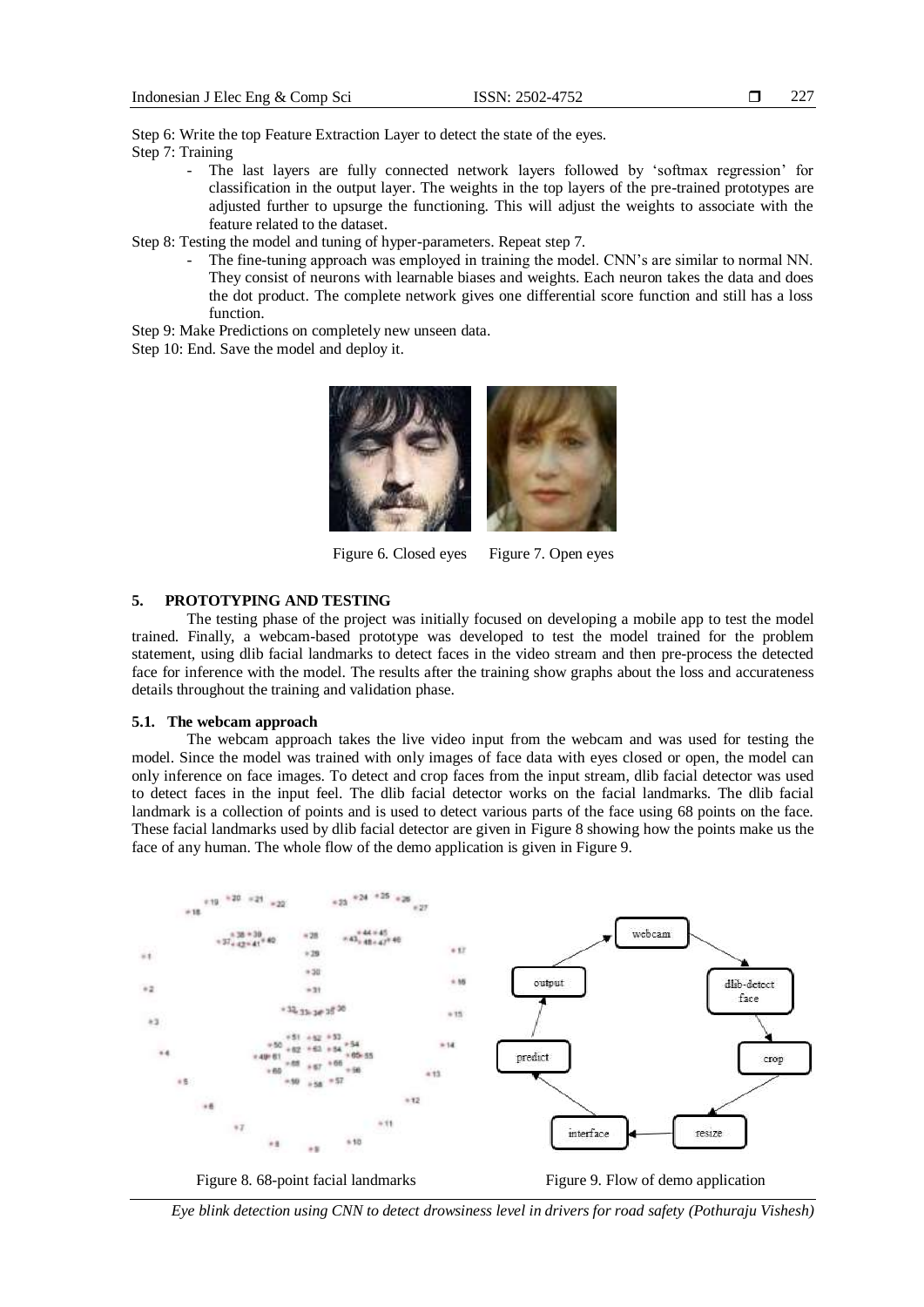The step followed are:

- Webcam: any webcam with a picture quality of 720p or greater.
- dlib: the facial detector to detect faces in the webcam feed, to locate the face in the wild.
- Crop: The location of faces is obtained from dlib facial detector and is cropped consisting of only the face and nothing else.
- Resize: The model is more efficient to process images of dimensions 244\*244, so the image of the face is resized accordingly whatever the size maybe.
- Inference: The image is converted into tensors and inferences ready for prediction.
- Predict: The image is passed for prediction with a model trained for EBD.
- Output: The output given out by the model is translated into open or close and displayed on the screen.

#### **6. RESULTS AND DISCUSSION**

Results obtained during the training of the network is given in Figure 10. The accuracy mentioned here is concerning the validation data given during the training time and is subject only to the data in the dataset. The output of the partially developed mobile app is given in Figure 11. The faces are detected by Firebase Vision ML and then cropped and resized according to the model and then inference.



Figure 10. Accuracy and loss during training and validation



Figure 11. Object detection App

The android app was experimented with using various approaches using Android's firebase vision face detector to detect and track faces.

- The image classification approach: This approach used the normal classification model for classifying the detected faces as open or close. But the obstacle was that the app was not able to detect and crop face before running inference on the image. The issue that was identified was related to synchronous and asynchronous ways of executing tasks.
- The object detection approach: The object detection approach follows a totally new way of approaching the problem statement. The research in this field is still in the process. Where the pre-processing of the image to detect faces is not required. The training process itself learns to detect the faces in the wild and then run inference on the detected faces.
- Wink detection: The model was not trained with images of subjects with one eye closed and the other eye open. A data-set of a total of 400 images from different angles consisting of two categories was made. Firstly, the left eye closed and the right eye open. Secondly, the left eye open and the right eye closed. The Hardware needed was not available to carry out the experiment. So, the use-case was suspended from work.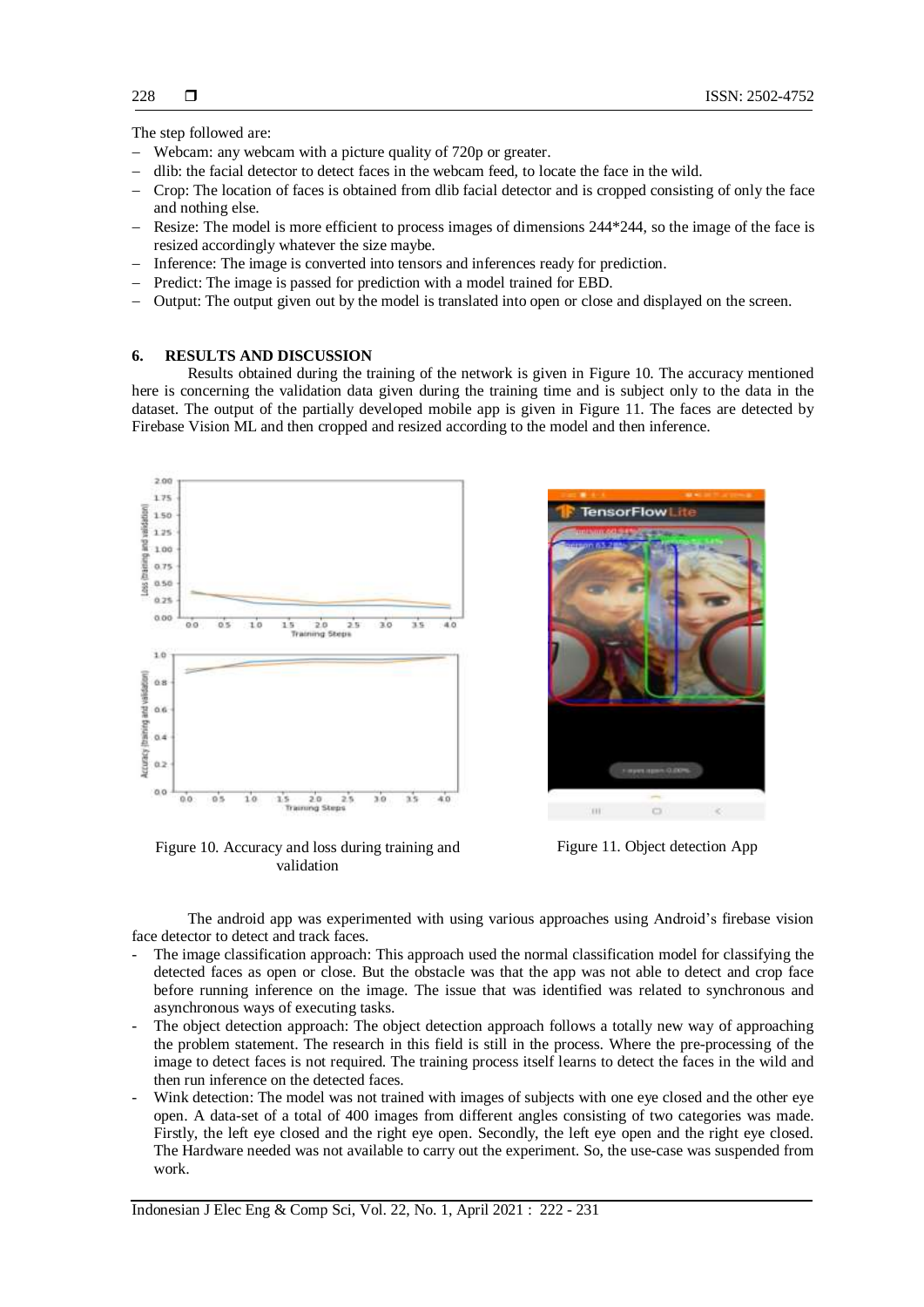The number of images and the selection of hyper-parameters play a vital part in deciding the accuracy of the model. The results of using different hyper-parameters are given below;

- Dataset used: closed eyes in the wild (CEW)
- No of images: 1194(closed eyes), 1239(open eyes)
- Total: 2433images (100X100) JPG
- Total no. of epochs: 5
- Training images: 2181
- Testing images: 252

The process of improving the model performance and nearing the objective is given in the table below in Table 1 to show the result obtained during training. Figure 12 displays the assessment of the projected work with some of the prevailing work mentioned in the literature survey.

Table 1. The Results obtained during training on the dataset (CEW)

| Sl. No       | Model                | <b>Training Time</b> | Optimizer                          | Accuracy |
|--------------|----------------------|----------------------|------------------------------------|----------|
|              | 3 Layer (Sequential) | 1 mins per epoch     | Adam                               | 34%      |
|              | 3 Layer (Sequential) | 1.3 mins per epoch   | Adam                               | 57%      |
|              | 2 Layer (Sequential) | 1 mins per epoch     | Adam                               | 60%      |
|              | MobileNetV2          | 8 mins per epoch     | Adam                               | 81%      |
|              | MobileNetV2          | 8.3 mins per epoch   | RMSProp                            | 95%      |
| <sub>6</sub> | MobileNetV2          | 8.7 mins per epoch   | RMSProp Loss: binary cross entropy | 97%      |
|              | Inception            | 40 mins per epoch    | RMSProp                            | 82%      |
|              |                      |                      |                                    |          |



Figure 12. Comparison of proposed work with the projected work

## **7. CONCLUSION**

The eye blink detection work finally served its purpose of detecting the state of the eyes in a given image. This work aims to provide a solution for reducing road accidents caused by human error. Many eye blink detection applications developed are serving this purpose, this is a better model to help improve the performance of the detection rate and identify possible threats. This work provides a solution by implementing the retraining of the Google MobileNetV2 model to identify eye blink. This work aims to make the world a safer place on roads for travelers and the total accuracy achieved was 97%. In future work, we try to concentrate on detecting the drowsiness in the faces with sunglasses, only one eye closed, and side view.

#### **ACKNOWLEDGEMENTS**

I would like to thank CHRIST (Deemed to be University), Benagluru in supporting us by providing the environment to get the work done.

#### **REFERENCES**

- [1] B. C. Tefft, "Acute Sleep Deprivation and Risk of Motor," *Vehicle Crash Involvement*, 2016.
- [2] D. H. Ballard and Christopher M. Brown, "Computer Vision," *Prentice Hall,* 1982.
- [3] T. Huang, *et al.,* "Computer Vision: Evolution and Promise," *19th CERN School of Computing. Geneva: CER,* pp. 21-25, 1996, doi: 10.5170/CERN-1996-008.21.
- [4] M. Sonka, *et al.,* "Image Processing, Analysis and Machine Vision," Thomson. 2008.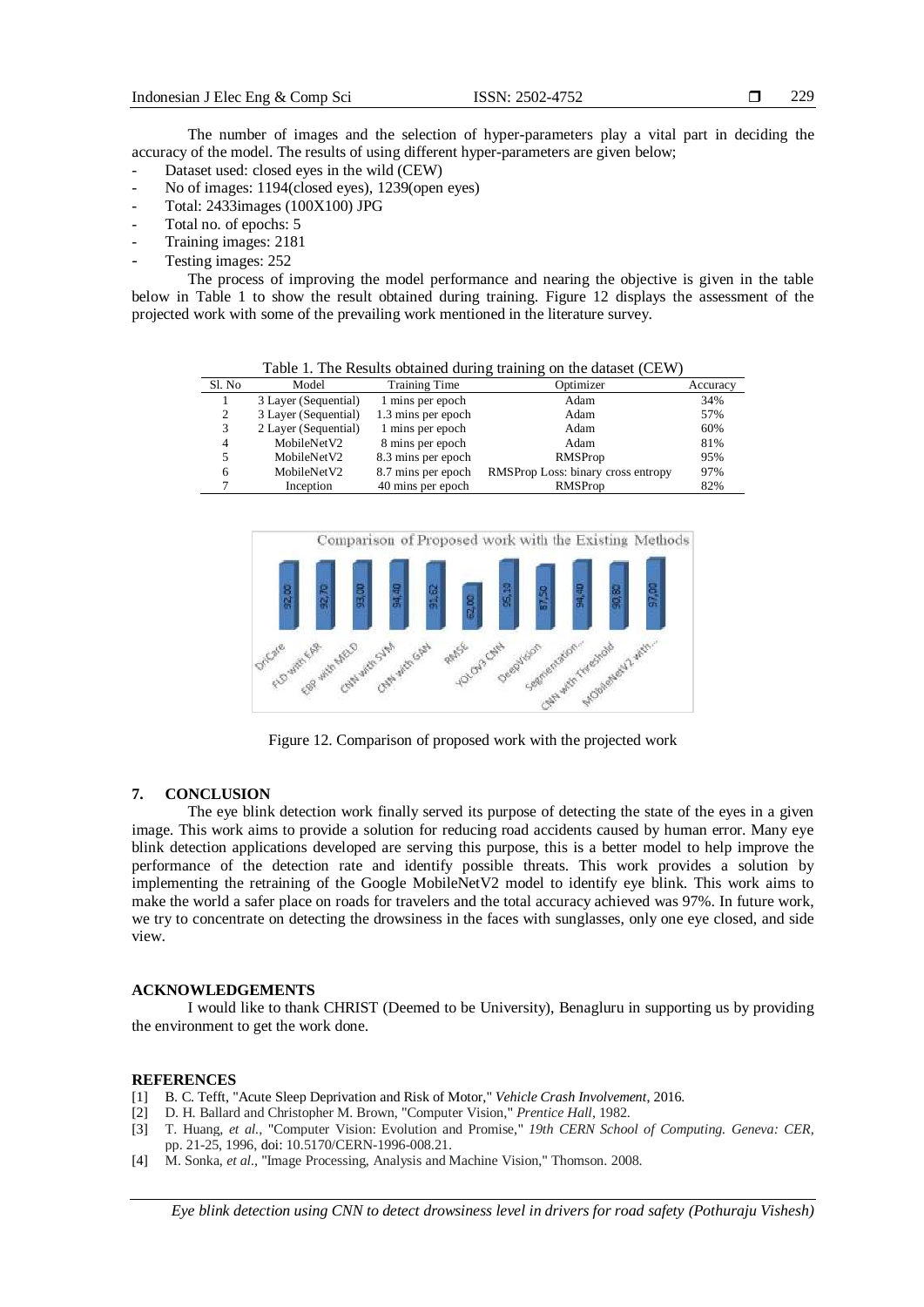- [5] F. You, *et al*., "A Real-time Driving Drowsiness Detection Algorithm with Individual Differences Consideration," *Special Section on Artificial Intelligence (ai)-empowered Intelligent Transportation Systems, IEEE Access*, vol. 7, pp. 179396-179408, Dec 2019, doi: 10.1109/ACCESS.2019.2958667.
- [6] J. A. Stern, *et al.,* "Blink rate: A possible Measure of Fatigue," *Human Factors*, vol. 36, pp. 285-297, 1994, doi: [10.1177/001872089403600209.](https://doi.org/10.1177/001872089403600209)
- [7] P. Wolkoff, *et al.,* "Eye Complaints in the Office Environment: Precorneal Tear Film Integrity Influenced by Eye Blinking Efficiency," *Occupational and Environmental Medicine*, vol. 62, pp. 4-12, 2005, doi: 10.1136/oem.2004.016030.
- [8] S. Patel, et al., "Effect of Visual Display Unit Use on Blink Rate and Tear Stability," Optometry and Vision Science, vol. 68, pp. 888-892, 1991, doi: [10.1097/00006324-199111000-00010.](https://doi.org/10.1097/00006324-199111000-00010)
- [9] Y. F. Tsai, *et al.,* "Task Performance and Eye Activity: Predicting Behavior Relating to Cognitive Workload," *Aviation, Space, and Environmental Medicine*, vol. 78, pp. B176-B185, 2007.
- [10] M. Sandler, *et al.,* "MobileNetV2: Inverted Residuals and Linear Bottlenecks," *IEEE Conference on Computer Vision and Pattern Recognition (CVPR)*, 2018, pp. 4510-4520, doi[: 10.1109/CVPR.2018.00474.](https://www.researchgate.net/deref/http%3A%2F%2Fdx.doi.org%2F10.1109%2FCVPR.2018.00474)
- [11] S. Vani and T. V. M. Rao, "An Experimental Approach Towards the Performance Assessment of Various Optimizers on Convolutional Neural Network," *3 rd International Conference on Trends in Electronics and Informatics (ICOEI),* 2019, pp. 331-336, doi: 10.1109/ICOEI.2019.8862686.
- [12] C. Zhang, *et al.,* "Driver Drowsiness Detection Using Multi-Channel Second Order Blind Identifications", *IEEE Access*, vol. 7, pp. 11829-11843, 2019, doi: 10.1109/ACCESS.2019.2891971.
- [13] W. Deng and R. Wu, "Real-Time Driver-Drowsiness Detection System Using Facial Features," *IEEE Access*, vol. 7, pp. 118727-118738, 2019, doi: 10.1109/ACCESS.2019.2936663.
- [14] Fouzia, *et al.,* "Driver Drowsiness Detection System Based on Visual Features," *2 nd international Conference on Inventive Communication and Computational Technologies (ICICCT)*, 2018, pp. 1344-1347, doi: 10.1109/ICICCT.2018.8473203.
- [15] A. Islam, *et al.,* "A Study on Tiredness Assessment by Using Eye Blink Detection," *Journal of Engineering-UKM,* vol. 31, no. 2, pp. 209-214, 2019.
- [16] C. Chou, *et al.*, "Blink Detection Using Facial Landmarks Blink Detector and Multi-Layer Perceptron," *National Computer Symposium*, 2019, http://dx.doi.org/10.6927%2fNCS.201911.0105.
- [17] A. A. Miah, *et al.,* "Drowsiness Detection Using Eye-Blink Pattern and Mean Eye Landmarks' Distance," *International Joint Conference on Computational Intelligence*, *Springer*, 2019, pp. 111-121.
- [18] D. Dou and Z. Zhang, "Blink Detection Based on Pixel Fluctuation Ratio of Eye Image," *Journal of Physics: Conference Series*, vol. 1463, no. 012073, 2020, pp. 1-5, doi: 10.1088/1742-6596%2F1453%2F1%2F012073.
- [19] M. H. Bacoour, *et al.,* "Camera-Based Eye Blink Detection Algorithm for Assessing Driver Drowsiness," *IEEE Intelligent Vehicles Symposium (IV)*, pp. 987-993, 2019, doi: 10.1109/IVS.2019.8813871.
- [20] B. K. Savas, and Y. Becerikli, "Real Time Driver Fatigue Detection Based on SVM Algorithm," *6 th International Conference on Control Engineering and Information Technology (CEIT)*, 2019, doi: 10.1109/CEIT.2018.8751886.
- [21] F. Zhang, *et al.,* "Driver Fatigue Detection Based on Eye State Recognition", *International Conference on Machine Vision and Information Technology (CMVIT)*, 2017, pp. 105-110, doi: 0.1109/CMVIT.2017.25.
- [22] Y. J. Han, *et. al.*, "Efficient Eye-blink Detection Using Smartphones: A hybrid Approach Based on Deep Learning," *Mobile Information System, Hindawi,* vol. 2018, pp. 1-8, 2018, doi: 10.1155/2018/6929762.
- [23] B. M. K. Kumari, *et al.,* "Detection of Driver Drowsiness Using Eye Blink Sensor," *International Journal of Engineering and Technology,* vol. 7, no. 3.12, pp. 498-504, 2018, doi: 10.14419/ijet.v7i3.12.16167.
- [24] O. Sinha, *et al.,* "Development of a Drowsy Driver Detection System Based on EEG and IR-Based Eye Blink Detection Analysis," *Advances in Communication, Devices and Networking,* vol. 462, pp. 313-319, 2018, doi: [10.1007/978-981-10-7901-6\\_34.](https://www.researchgate.net/deref/http%3A%2F%2Fdx.doi.org%2F10.1007%2F978-981-10-7901-6_34)
- [25] M. Ngxande, *et al*., "Bias Remediation in Driver Drowsiness Detection Systems Using Generative Adversarial Networks," *IEEE Access*, vol. 8, pp. 55592-55601, 2020, doi: 10.1109/ACCESS.2020.2981912.
- [26] M. Sunagawa, *et al.,* "Comprehensive Drowsiness Level Detection Model Combining Multimodal Information," *IEEE Sensors Journal*, vol. 20, no. 7, pp. 3709-3717, April 2020, doi: 10.1109/JSEN.2019.2960158.
- [27] K. Li, *et al.,* "A Fatigue Driving Detection Algorithm Based on Facial Multi-Feature Fusion," *IEEE Access*, vol. 8, pp. 101244-101259, June 2020, doi: 10.1109/ACCESS.2020.2998363.
- [28] T. Jung, *et al.,* "DeepVision: Deepfakes Detection Using Human Eye Blinking Pattern," *IEEE Access*, vol. 8, pp. 83144-83154, April 2020, https://doi.org/10.1109/ACCESS.2020.2988660.
- [29] M. Tosun and Ö. Kasım, "Novel eye-blink artefact detection algorithm from raw EEG signals using FCN-based semantic segmentation method," IET Signal Processing, vol. 14, no. 8, pp. 489-494, October 2020, doi: 10.1049/iet-spr.2019.0602.
- [30] A. A. Jordan, *et al.,* "Deep Learning for Eye Blink Detection Implemented at the Edge," *IEEE Embedded Systems Letters*, pp. 1-1, October 2020, doi: 10.1109/LES.2020.3029313.
- [31] M. Ngxande, *et al.,* "Driver drowsiness detection using behavioral measures and machine learning techniques: A review of state-of-art techniques," *Pattern Recognition Association of South Africa and Robotics and Mechatronics (PRASA-RobMech)*, pp. 156-161, 2017, doi: 10.1109/RoboMech.2017.8261140.